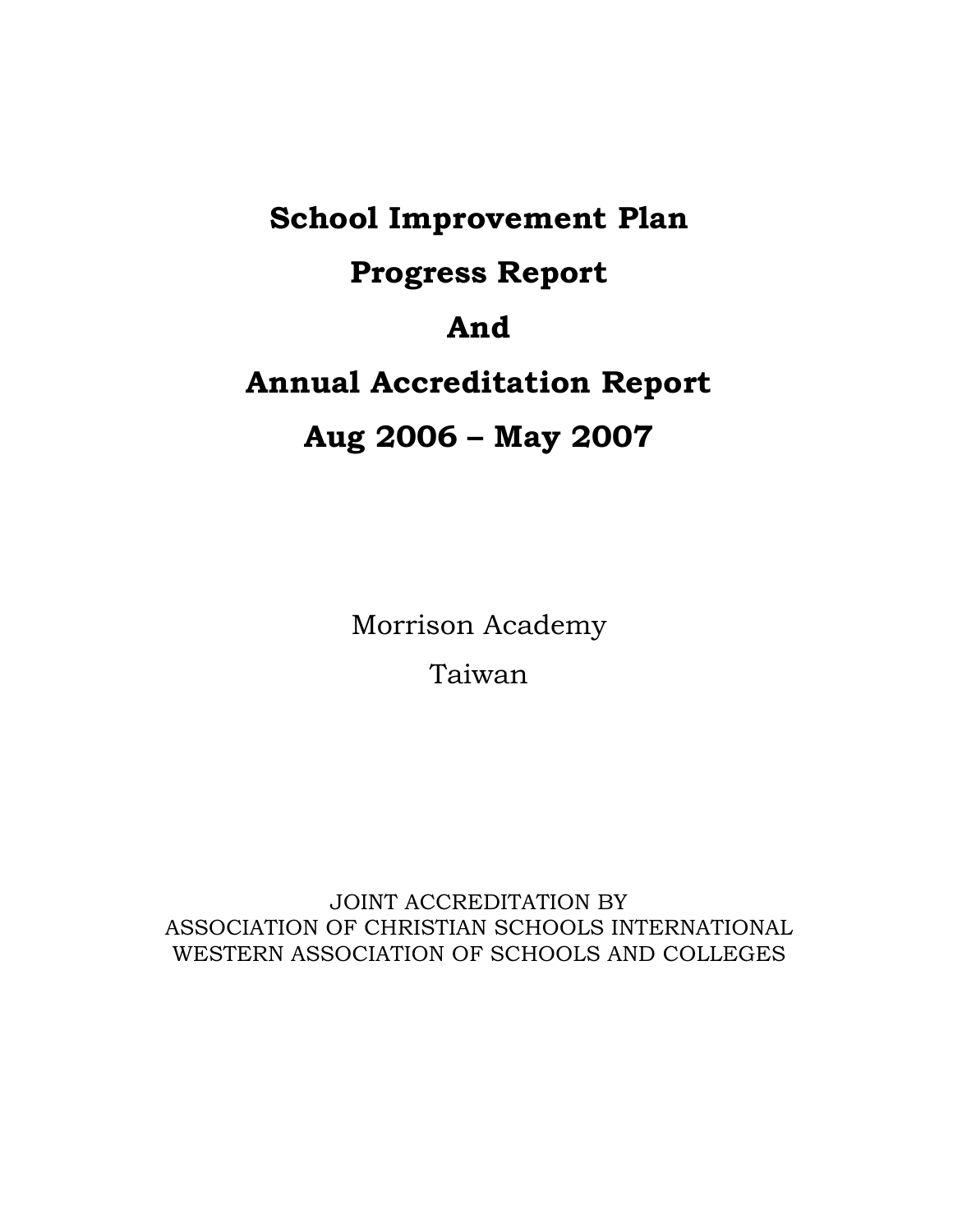# Table of Contents

| $\bm{I}$                   |                                                                                     |  |
|----------------------------|-------------------------------------------------------------------------------------|--|
| $\boldsymbol{\mathit{II}}$ |                                                                                     |  |
| III                        |                                                                                     |  |
|                            |                                                                                     |  |
|                            |                                                                                     |  |
|                            |                                                                                     |  |
|                            |                                                                                     |  |
|                            | P. CONTINUE IMPLEMENTATION OF STUDENT INFORMATION MANAGEMENT SYSTEM (SIMS)7         |  |
|                            | IMPLEMENT STRUCTURED PD FOR INTEGRATING A BIBLICAL WORLDVIEW INTO INSTRUCTION<br>Y. |  |
|                            |                                                                                     |  |
|                            |                                                                                     |  |
|                            |                                                                                     |  |
|                            |                                                                                     |  |
|                            |                                                                                     |  |
|                            |                                                                                     |  |
|                            |                                                                                     |  |
| $\boldsymbol{IV}$          |                                                                                     |  |
|                            | 2006-2007 MORRISON ACADEMY SCHOOL IMPROVEMENT PLAN PROGRESS TRACKING REPORT  15     |  |

## **MORRISON CHRISTIAN ACADEMY**

TIM MCGILL – SUPERINTENDENT Morrison Academy - System Services Phone: 8864-2297-3927 Fax: 8864-2292-1174 email: mcgillt@mca.org.tw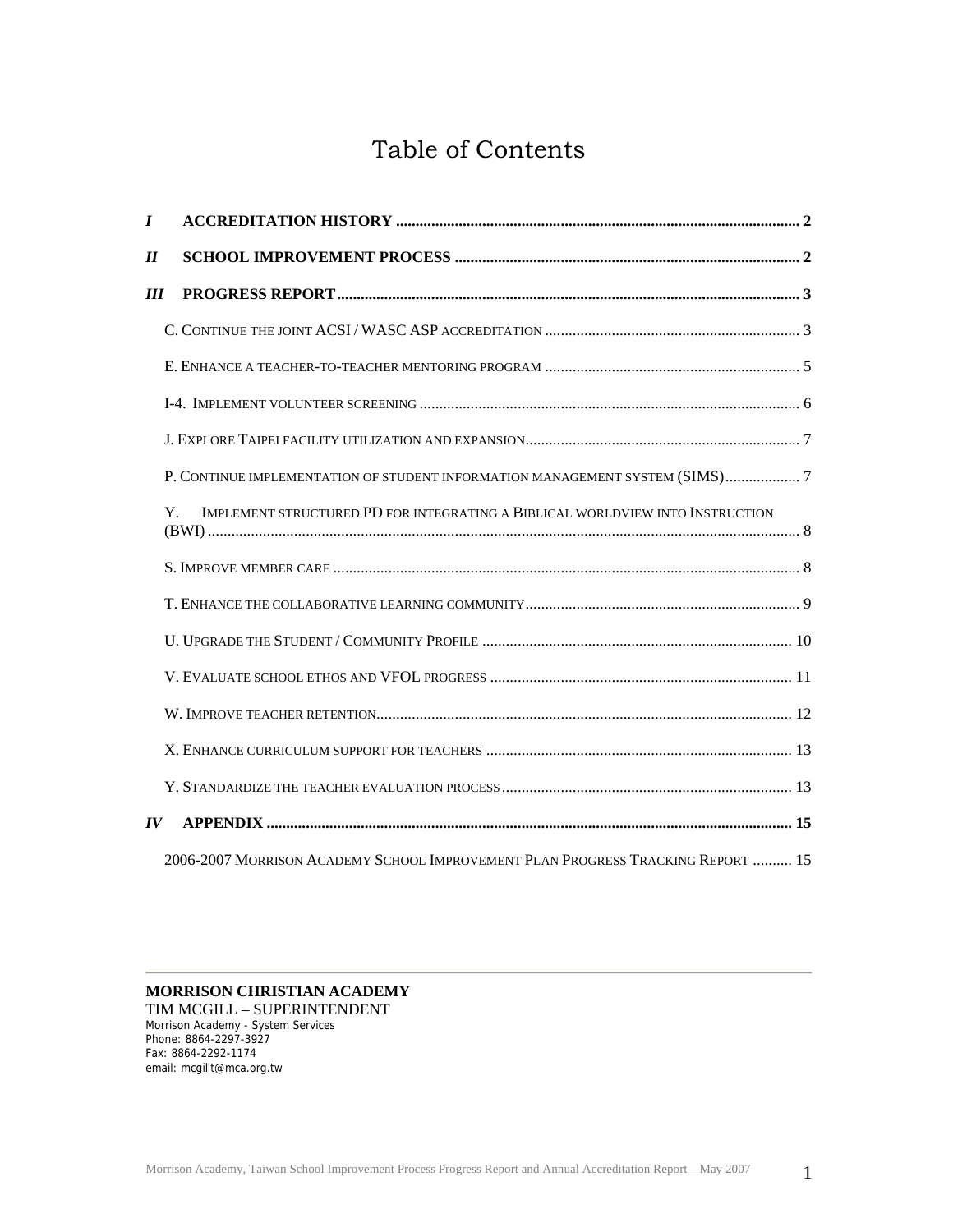# <span id="page-2-0"></span>*I* **Accreditation History**

Morrison Academy operates three campuses in Taiwan serving approximately 840 students in Taichung (K -12, 467 students),Taipei (K-9, 210 students) and Kaohsiung (K-9, 167 students). The high school program on the Taichung Campus has been accredited by the Western Association of Schools and Colleges (WASC) for over 30 years and completed a mid-term visit in November 2004. The elementary and middle schools (EMS) on all three campuses completed their first six-year term of Association of Christian Schools International (ACSI) accreditation in 2004. At that time, Morrison Academy requested and received a three year term of accreditation for WASC and ACSI for the three elementary and middle schools in order to synchronize the accreditation cycles.

However, in order to fully complete the Accreditation by School Progress (ASP) protocol, which has just been recently updated to include WASC criteria, Superintendent Tim McGill requested a one year accreditation extension. Both accreditation agencies agreed to Morrison's K-12 accreditation extension, placing our team visit in the spring of 2009 (ACSI approval February 27, 2007, WASC approval letter dated March 6, 2007).

# *II* **School Improvement Process**

## **Purpose**

The purpose of the School Improvement Plan (SIP) is twofold. The first is to facilitate and document continuous school improvement through analyzing, evaluating, and synthesizing MCA's school-wide learning goals which promote student learning. This SIP document serves as a tracking and reporting tool for accreditation recommendations as well as other school-wide strategies and initiatives supporting student learning. Secondly, this plan serves as the framework for the Annual Accreditation Report for ACSI and WASC.

## **Process**

Morrison Academy's School Improvement Plan (SIP) was initiated in the fall of 2004 for our current accreditation cycle. All the recommendations in the November 2004 accreditation visiting committee reports (ACSI and WASC) were incorporated into the SIP along with additional annual goals that each school had established, beginning in September 2004 and continuing through 2007 (Appendix A includes tracking goals from 2004 – 2007).

Once a SIP goal has been fully met and incorporated into Morrison Christian Academy's (MCA's) ongoing systemic school improvement framework, it is indicated in the tracking chart and is not included in the current year's SIP Report (Appendix A).

## **Current**

Last May (2006), all campuses met and submitted proposals for the current year's School Improvement Plan and Accreditation by School Progress (ASP) action-research project which is linked to each site's school-embedded professional development process. Online drafting and conferencing among SAC and site curriculum coordinators continued throughout the summer of 2006 as staff input requested a major shift in direction from understanding and implementing standards-referenced assessment toward focusing on a collaborative learning community through designing and implementing standards-referenced curriculum mapping for the 2006-2007 ASP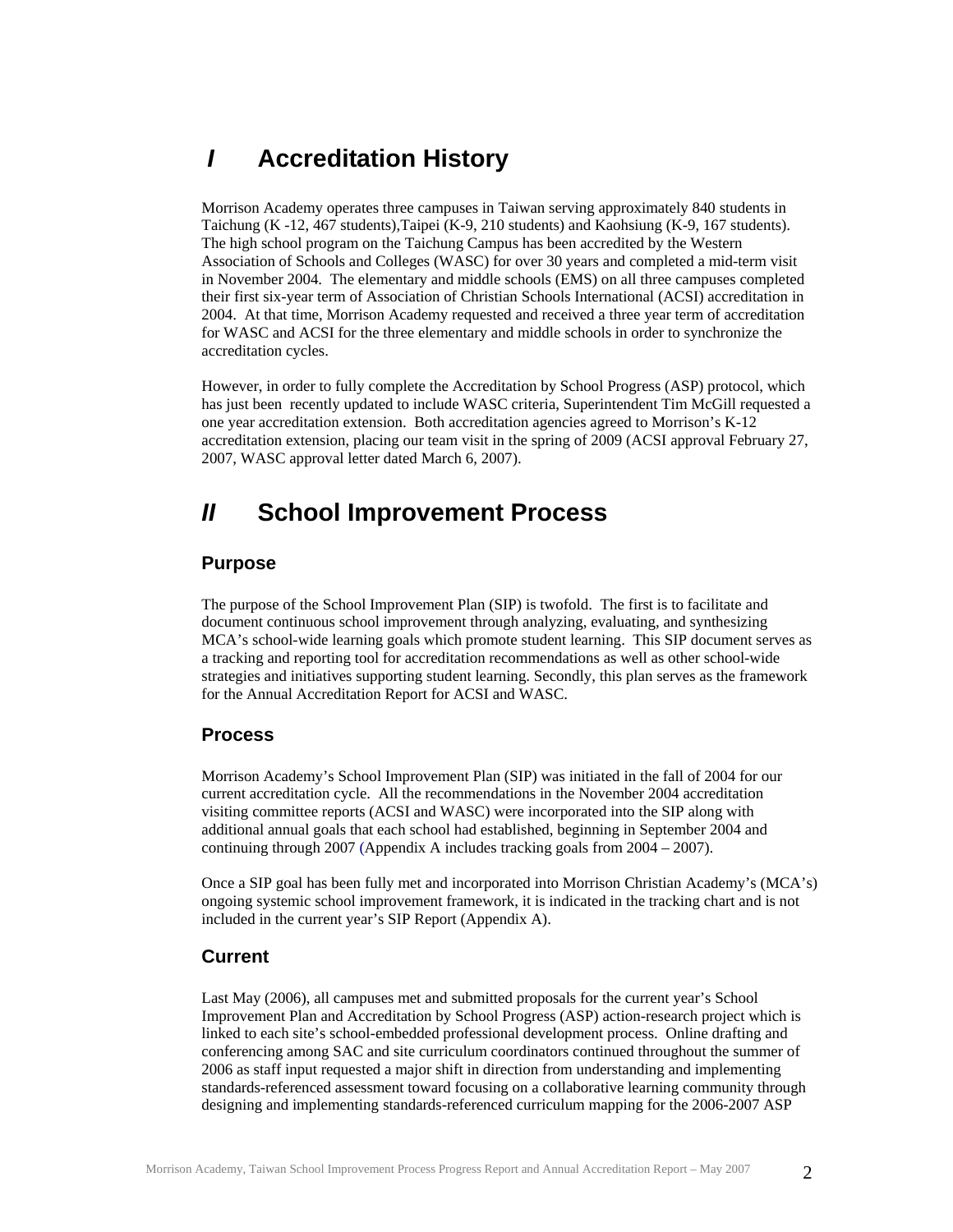<span id="page-3-0"></span>process. This required adjusting MCA's previously set 5-Year Strategic Professional Development Plan to reflect data-driven decision making.

On August 29, 2006, the SIP plan was first introduced to the Board with follow up on October 5, 2006 regarding changes since the SAC retreat. Superintendent McGill solicited input regarding this year's SIP from MCA Board members at that time. Responding to community recommendations, SAC reviewed all proposals for 2006-2007 and finalized this year's SIP and ASP process on September 12, 2006.

Monitoring and revision of the implemented ASP process has been made quarterly at both the school and system-level, assessing and responding quickly to the needs and input of majorstakeholders (instructional staff and curriculum mapping software designer). A ten member curriculum mapping taskforce with teachers, parents and one board member representing all grade levels and school campuses met monthly from October through January. This taskforce focused on the process and progress of curriculum mapping for Morrison, focusing on quality maps and the technology aspects.

A system-wide forum was held on February 16, 2007 in Kaoshiung, involving all instructional staff for the purpose of gathering data on staff perceptions of our current SIP and ASP progress and to solicit recommendations for next steps. The data was then synthesized and disseminated to SAC, MCA Board of Trustees, and site curriculum coordinators. These findings will inform our staff in May 2007, as they give final input and recommend actions regarding next year's SIP and ASP process.

 In addition, stakeholders' review/input in 2006-2007 has widened to include Student Council representatives and our Parent Advisory Councils (PAC) from all three schools. These findings and recommendations, as well as site and district proposals from a broad-based constituency will be reviewed by SAC in the August of 2007; at which time our updated 2007-2008 SIP will be finalized. The 2007-2008 School Improvement Plan and Accreditation by School Progress updated yearly-plan will be disseminated to all major-stakeholders online in the fall of 2007.

# *III* **Progress Report**

The School Improvement Plan tracking form (Appendix A) provides an overview of this report. Several goals which were completed prior to the May 2006 report are not covered in this year's report. Five new goals were added in September 2006. Goals are printed in italics. The paragraph in bold font following each goal is the progress report on system-wide strategies. Campus-specific progress reports written by each principal are indented below each system-wide report.

## *C. Continue the joint ACSI / WASC ASP accreditation*

**Both ACSI and WASC are supporting Morrison's request to follow the Accreditation by School Progress (ASP) protocol (SAC notes Aug. 23, 06). While anticipating the finalization of the ASP protocol, ASP Report C was completed and submitted to ACSI and WASC in October 2006 informing accreditation authorities of our selected ASP project goal:** 

> **"***Improving student learning by developing a collaborative learning community which promotes articulation and reflection upon Morrison curriculum through the utilization of technology."*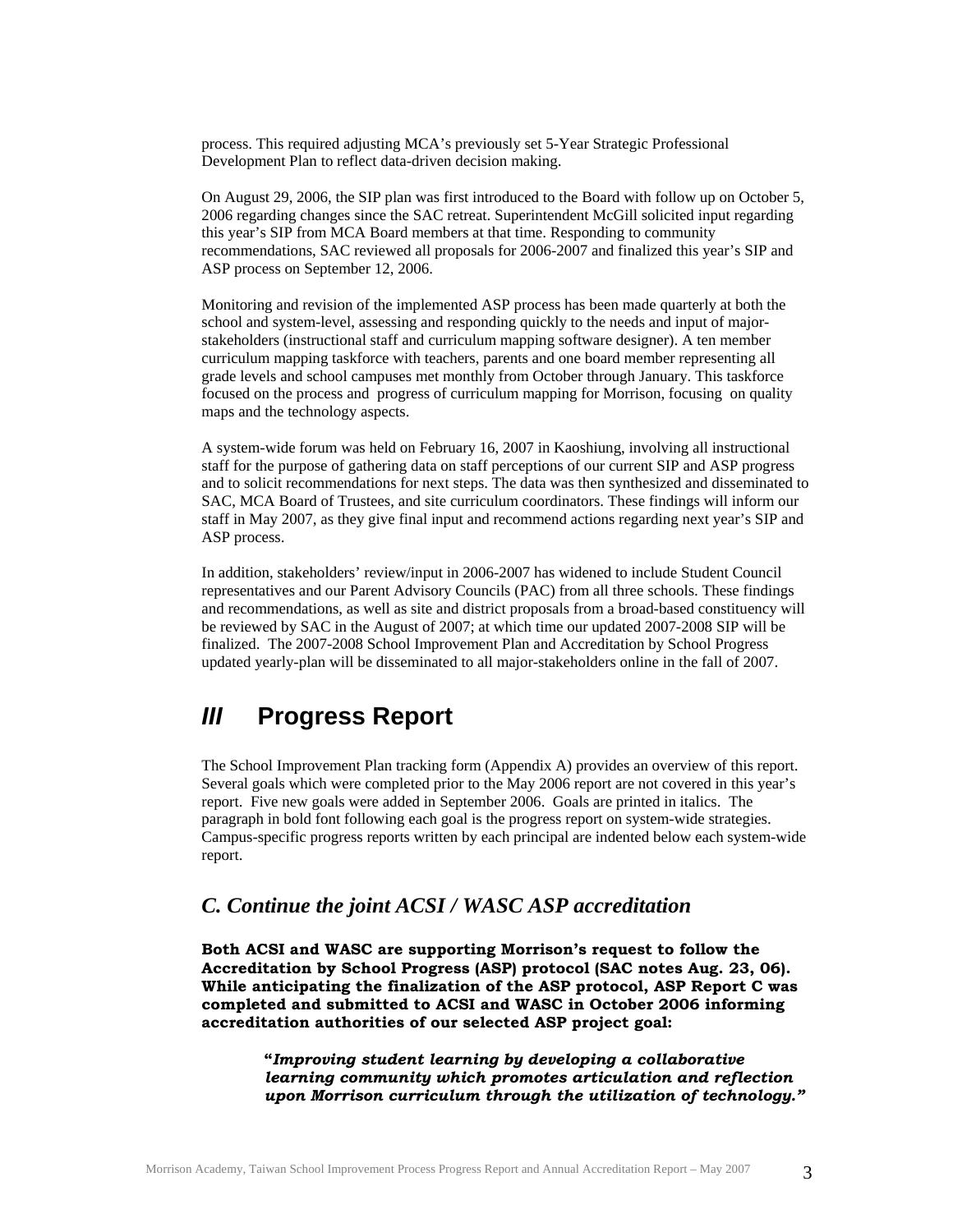**Original ASP Timeline 06-07 was introduced at all campuses in August during embedded department PD times, and inputting lesson plans into Moodle was initiated in September. Because of the nature of our actionresearch project (which is just part of our total SIP), constant revision and response to our learning community required adjusting the original timeline quarterly to reflect the unique needs of individual campuses while supporting system goals. Overall, teachers have been supportive, hard-working, and desire quality work (Sheppard, Board Minutes March 13, 07).** 

**In order to better understand and show our commitment to WASCs'** *Focus on Student Learning***, Superintendent McGill, Assistant Superintendent for Educational Services, Jeff Sheppard, and School Improvement Facilitator, Candy Homer, attended a WASC pre-conference at the Administrator's EARCOS convention (Bangkok, November 2006). McGill and Sheppard met with Dr. Marilyn George during that time, to voice their concerns over joint accreditation alignment using ACSI's Accreditation by School Progress (ASP) protocol. Morrison was still unclear as to the specific information needed to satisfy WASC criteria within the ASP protocol. Supt. McGill emphasized that Morrison clearly needed to have one set of criteria to follow as it would be difficult for our teachers to truly "focus on student learning" if they were required to complete both ASP and WASC criteria.** 

**On February 1, 2007, Dale Philips (ACSI California Regional Director and chair of our next ACSI accrediting team) met with the Superintendent, Assistant Superintendent for Educational Services and SIP Facilitator to review, clarify and offer suggestions regarding the ASP process and the implications for joint accreditation with WASC. He indicated our project was on track. (McGill, Board Minutes, March 3, 07). McGill reiterated that MCA needed one clear set of criteria to follow that would satisfy the requirements of both ACSI and WASC.** 

**Both ACSI and WASC granted MCA a one-year accreditation extension (ACSI action: 2/23/07; WASC letter: 3/6/07), with accreditation visit scheduled for the spring of 2009.** 

**Updated clarification of joint ACSI and WASC accreditation is reflected in the revised ASP criteria which include a new section to reflect WASC requirements:** *Criteria Two – Student Learning Results,* **as well as other changes. As this is new criteria was not addressed in Morrison's Report C – we will need to address this added criteria.** 

**ASP Reports D and E are scheduled for completion in 2007-2008 school year, and Report F in the fall of 2008 prior to the visiting committee in spring of 2009.** 

## **Taipei K-9:**

Bethany is continuing to be involved in the accreditation process. During common planning times (CPT), teachers have been following the ASP plan. Unit plans and many lesson plans are being stored on Moodle. Teachers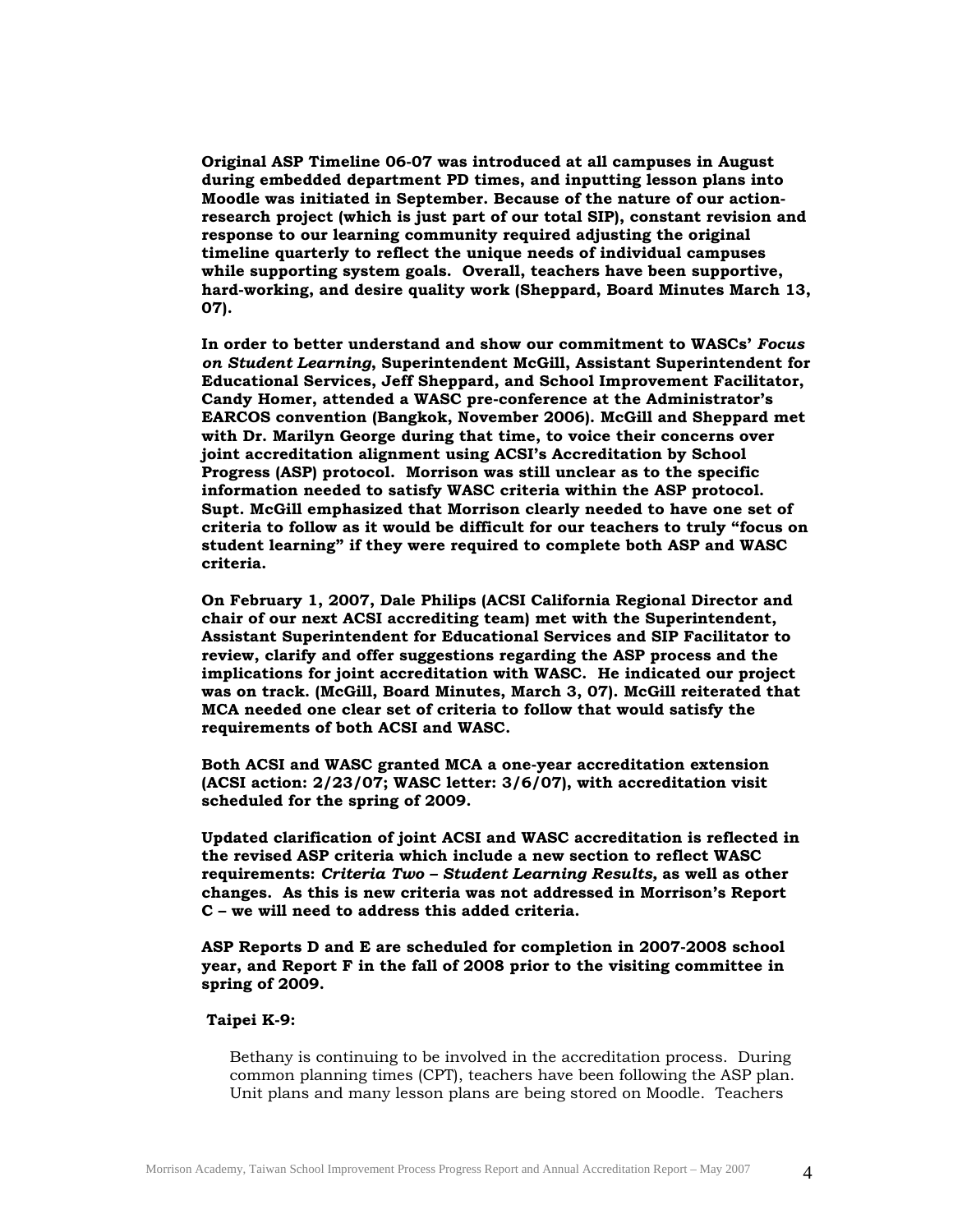<span id="page-5-0"></span>are given opportunities to meet and discuss concerns and curriculum during the school day.

## **Taichung K-8:**

During PD times we viewed the ASCD video featuring Heidi Hayes Jacobs titled *Curriculum Mapping – Charting the Course for Content*. Using the System Services approved unit planner, teachers developed their own unit plans which were peer reviewed during CPT.

## **Taichung 9-12:**

Most of the high school common planning time (CPT) has been spent building capacity for unit mapping which is a component of our ASP.

#### **Kaohsiung K-9:**

 Implied in the accreditation process is the implicit understanding that Morrison Academy will hold the accrediting agencies accountable for the commitments they make in preparing for joint accreditation. It should not take three (3) years to get one set of criteria to follow. These delays frustrate school personnel with a "moving target" while they are in the midst of responding to agreed upon criteria. I am confident that both ACSI and WASC can improve their cooperation in a much timelier manner.

## *E. Enhance a teacher-to-teacher mentoring program*

**Each Campus is continuing to develop a teacher-to teacher mentoring program. The primary focus of this year's professional development has been to create a more collaborative learning community. This has meant that our focus of teacher-to-teacher mentoring has needed to become a supplementary program within that context. Next year, our curriculum coordinators will be looking at how to improve or enhance the current program.** 

## **Taipei K-9:**

Bethany has been able to provide mentors for new teachers this year. New teachers were paired with returning teachers. Bethany is currently in the process of developing a more comprehensive co-coaching program. All staff members will be involved in this program during the 2007-08 school year**.** 

## **Taichung K-8:**

Several middle school teachers meet weekly as part of the school's Iron Sharpens Iron extra-curricular mentoring program. They have been studying aspects relating to biblical worldview integration.

## **Taichung 9-12:**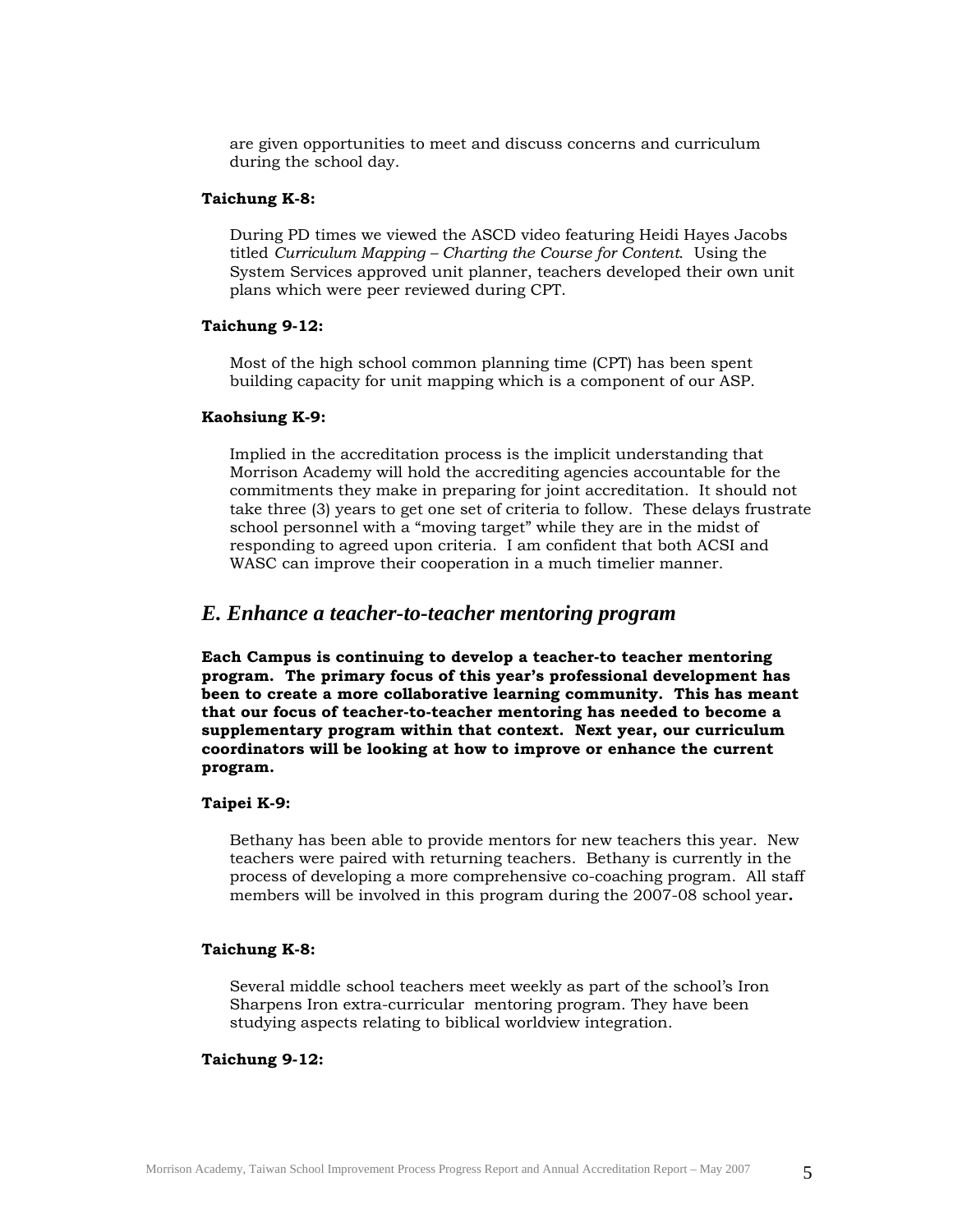<span id="page-6-0"></span>All new teachers had a mentor for the first semester. In the spring our curriculum coordinator set up a program where teachers informally observed fellow teachers to look at different instructional strategies.

## **Kaohsiung K-9:**

While our peer mentoring program for teachers new to Morrison Academy has been informal and loosely structured, it has been useful in matching colleagues with similar assignments who willingly share the norms and processes associated with how things are done at Morrison Academy Kaohsiung (MAK). This year we have attempted to upgrade what we were doing by creating a more collaborative learning community with support from our site curriculum coordinator during common planning time each week.

## *I-4. Implement volunteer screening*

**Each Campus implemented the new volunteer screening procedure (***#535).*  **The Volunteer Handbook was adapted to the unique culture of each campus.** 

## **Taipei K-9:**

The volunteer handbook was modified and adopted in 2006-07. All volunteers must read the handbook, complete a questionnaire and receive a volunteer badge which they must wear while on campus.

#### **Taichung K-8:**

All EMS volunteers are required to wear a name badge to identify themselves when on campus during school hours. A volunteer form has been developed for volunteers to sign. As part of this process, volunteers are requested to read the school mission statement and volunteer handbook.

## **Taichung 9-12:**

Although the volunteer handbook was completed, the high school is continuing to find ways to implement this procedure.

#### **Kaohsiung K-9:**

The need for volunteer screening was shared with our staff and Parent Advisory Council in light of recent security tragedies such as those as Virginia Tech University this year. The newly adopted procedure (#535) was distributed and discussed. A new volunteer handbook is currently at the printer, and sample badges and a sign-in log were previewed by the staff and the Parent Advisory Council.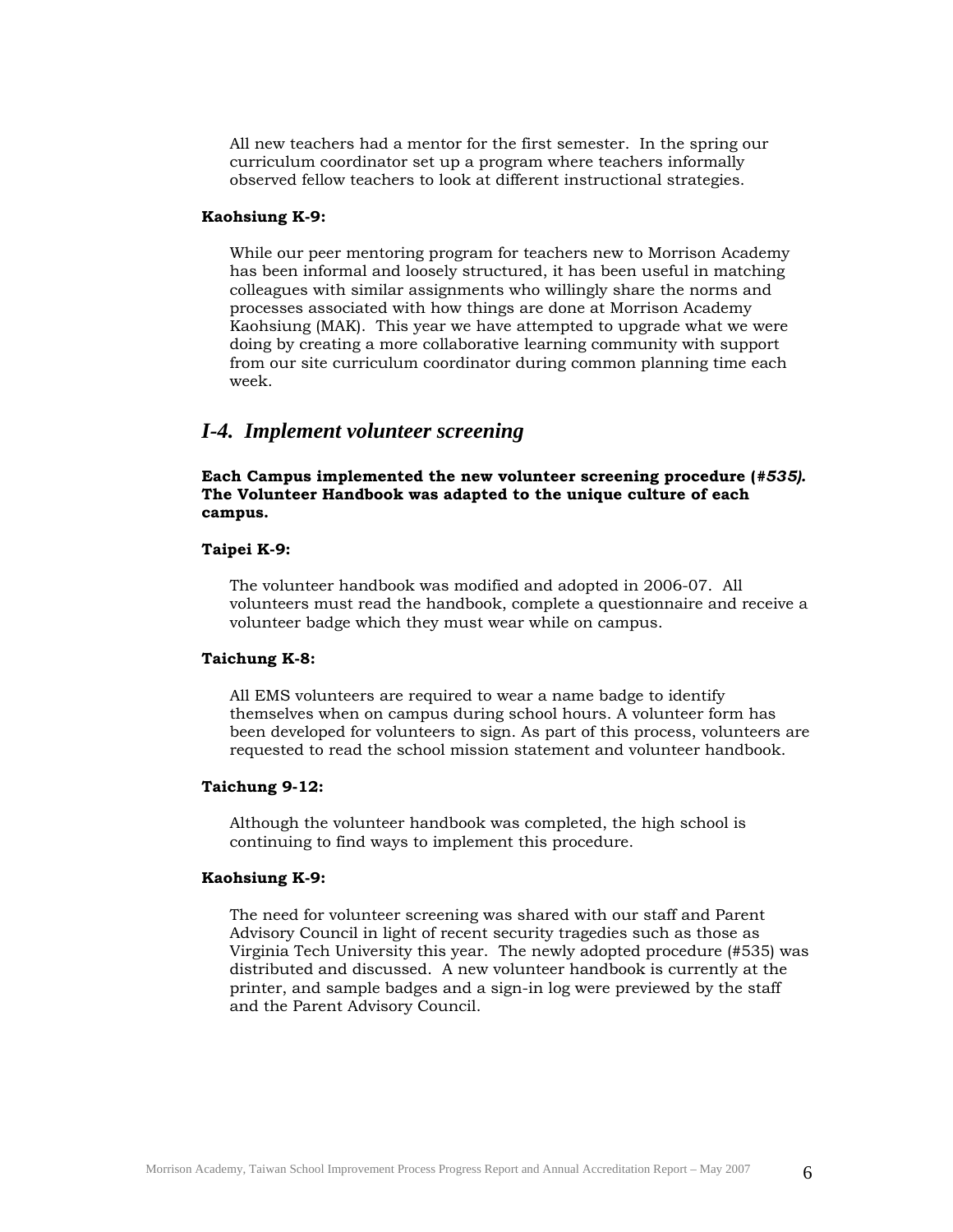## <span id="page-7-0"></span> *J. Explore Taipei facility utilization and expansion*

**The two-year property search process initiated by the Board in April 2005 was completed in May 2007. A Project Manager was employed again this year to coordinate property research and government lobbying efforts. The Bethany Facility Advisory Committee continued to meet quarterly during the 2006/7 academic year to explore and evaluate various options. A forum was conducted in May 2007 to present the committee's findings and solicit input from parents, students, and staff prior the board meeting. The Board decided to remain in the current location at least until 2015, purchase additional space in the existing building, renovate the existing building, and continue to lobby the government for a larger campus and a sports field.** 

## *P. Continue implementation of student information management system (SIMS)*

**The implementation of SIMS is almost complete on the technical side, but there continues to be a need to create useful reports using the data. All students are currently entered into the database and classes have been created and enrolled using Chancery (our SIMS program). The next major stage in implementing SIMS will be to retrieve and input data related to demographics to help in compiling our school profile for future discussions.** 

## **Taipei K-9:**

Taipei is using SIMS as a management tool in the school. Teachers and staff are becoming more familiar with the program. While it is still underutilized, it has been helpful.

## **Taichung K-8:**

All attendances, tardies and grades are recorded on Chancery. Report cards are also generated through Chancery.

## **Taichung 9-12:**

High school teachers have all switched to using SIMS for their grade reports this year. It has been a bit of a learning curve but everything is moving forward as planned.

## **Kaohsiung K-9:**

• Roles and training were identified for those in specific areas of responsibility (e.g. admissions, scheduling, grading, & generating reports) while administrative training was provided for Chancery scheduling 07/08. Our new principal received training to generate reports in 07/08 and a "response team" was empowered to address grade-book issues to facilitate teacher proficiency.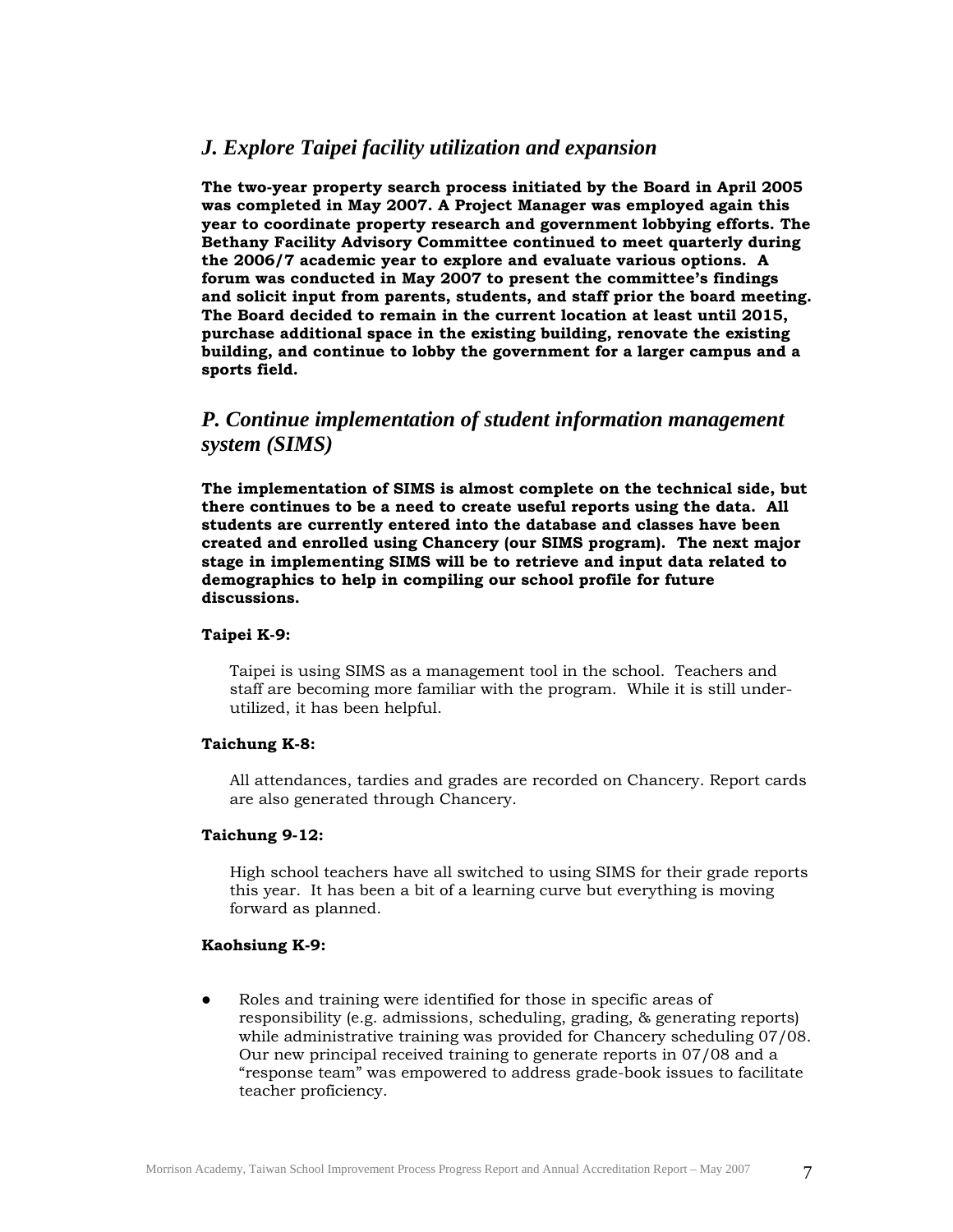## <span id="page-8-0"></span>*Y. Implement structured PD for integrating a biblical worldview into instruction (BWI)*

**Six hours per year have been set aside for biblical worldview integration (BWI) training in relation to Procedure 156 (Professional Development Schedule). All campuses have abided by this time schedule and there have been extremely positive comments from our staff about the opportunity to take specific time to discuss how a biblical worldview can be implemented in the classroom. Currently, we have worked through two years of BWI using the materials developed by the Biblical Worldview Institute and Worldview Matters.** 

#### **Taipei K-9:**

Bethany has been involved in six hours of BWI training this year. Teachers watched parts of the *Think Again* video series, participated in discussions on integration, and went through the process of developing standards during one of the staff meetings. Daily staff devotions have also helped to focus the teachers on integrating biblical principles throughout the school day.

#### **Taichung K-8:**

Two PD half days were spent developing a more complete understanding of a biblical worldview using portions of the *Think Again* video series. To demonstrate their understanding of BWI, the staff produced two lesson plans using the BWI planner.

#### **Taichung 9-12:**

Two PD half day's were given for BWI. The high school watched portions of the *Think Again* video series by Christian Overman, which challenged the teachers to bring a Biblical world view into our lesson material.

#### **Kaohsiung K-9:**

This was an on-going activity that included both building capacity and providing time for practice/reflection on attempts at classroom implementation. All teachers were actively engaged in 05/06 for six hours of *Making Connections* and, all teachers were actively engaged in 06/07 for six hours of *Think Again.* 

## *S. Improve member care*

**In order to help new staff grow in their ability to live cross-culturally, the new staff orientation procedure (#530) was updated and an extensive handbook and support program has been developed. A new position (New Staff Coordinator) was developed to support campus principals as they assist new staff transition to Taiwan.** 

## **Taipei K-9:**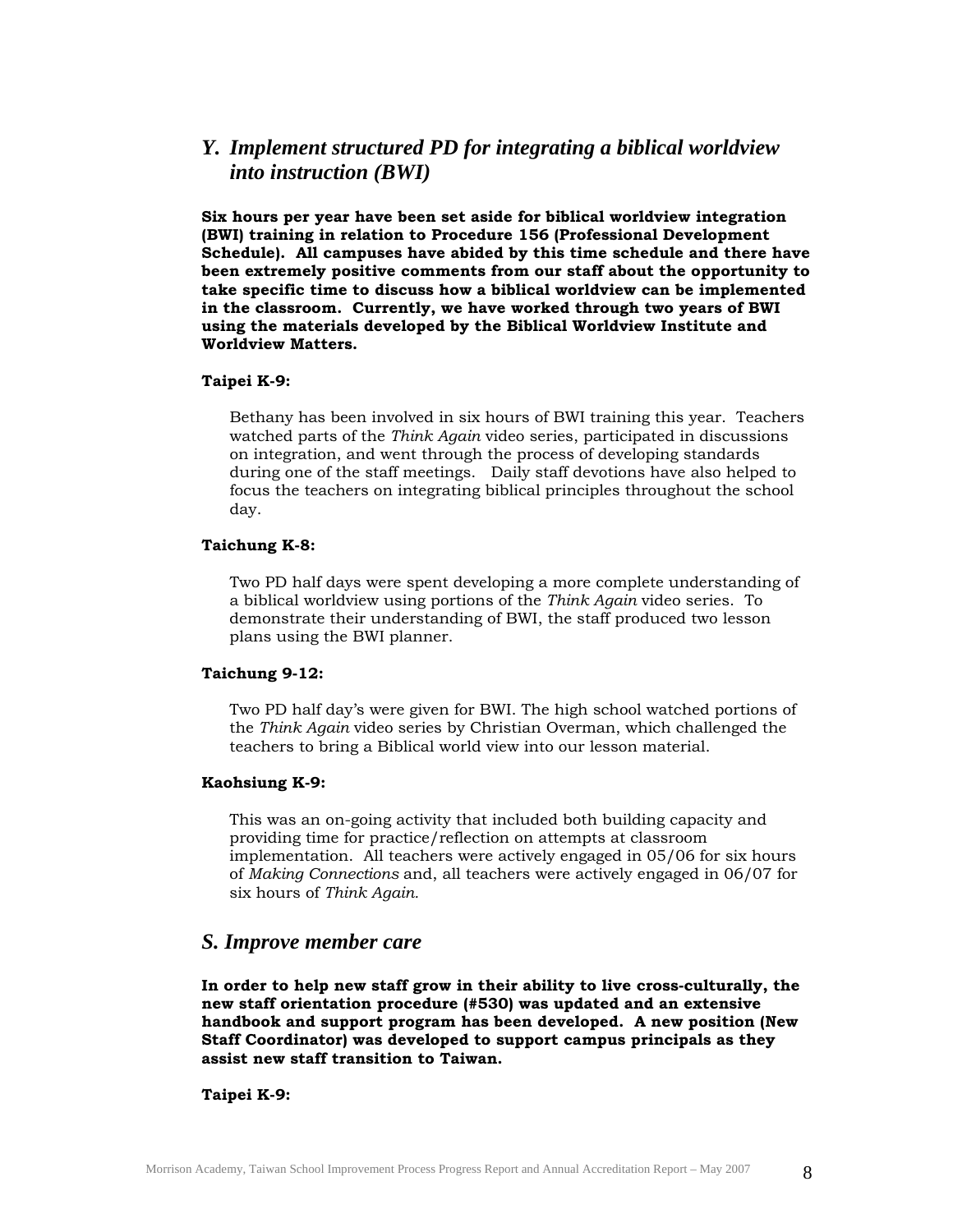<span id="page-9-0"></span>Bethany is in the process of implementing the new handbook. Each new staff member will receive a host to help them in the transition process. Many of the new staff have overseas experience which should help with the transition.

#### **Taichung K-8:**

A host and separate mentor have been chosen to help new staff transition successfully Each mentor will meet weekly with the new teacher through September.

## **Taichung 9-12:**

A community family is assigned to each new teacher and family to help them in adjustment issues.

## *T. Enhance the collaborative learning community*

**Much has been done to enhance the collaborative learning community at Morrison in relation to our Accreditation by School Progress focus. One of the first steps taken last year (2005-2006) was to embed collaboration time within the teachers work day. This was accomplished and is sustained by the creation of Procedure 154 (Common Planning Time and Team Time Allocation). After the identification of this specific time to collaborate, each site curriculum coordinator worked with our teachers in developing and discussing unit plans for the ultimate purpose of curriculum mapping. Each unit can serve as a talking point regarding what is happening in the classroom as our curriculum coordinators utilize protocols to discuss student learning. Finally, we have made a conscious effort to provide as much time together (in grade levels or subject areas) in job-a-like times during our system-wide professional development days. This has provided our teachers more opportunity to discuss issues specific to their grade and/or subject. As we continue to develop curriculum maps next year, we have allocated the vast majority of time during system-wide professional development days to these types of job-a-like discussions.** 

#### **Taipei K-9:**

Bethany has been able to create a collaborative community. Every day, all staff meet for morning devotions. Regular weekly meetings also allow for collaboration to take place. Bethany is currently in the process of reassigning classrooms so that grade groupings (K-2, 3-5, and 6-9) are closer together, allowing for more informal collaboration.

## **Taichung K-8:**

The middle school core teachers including the Chinese department head teacher, meet on Tuesdays as a team. On Thursdays for collaborative planning time (CPT) they are joined by the Library Media Specialist. Elementary classroom teachers also meet on Tuesdays as a team; they split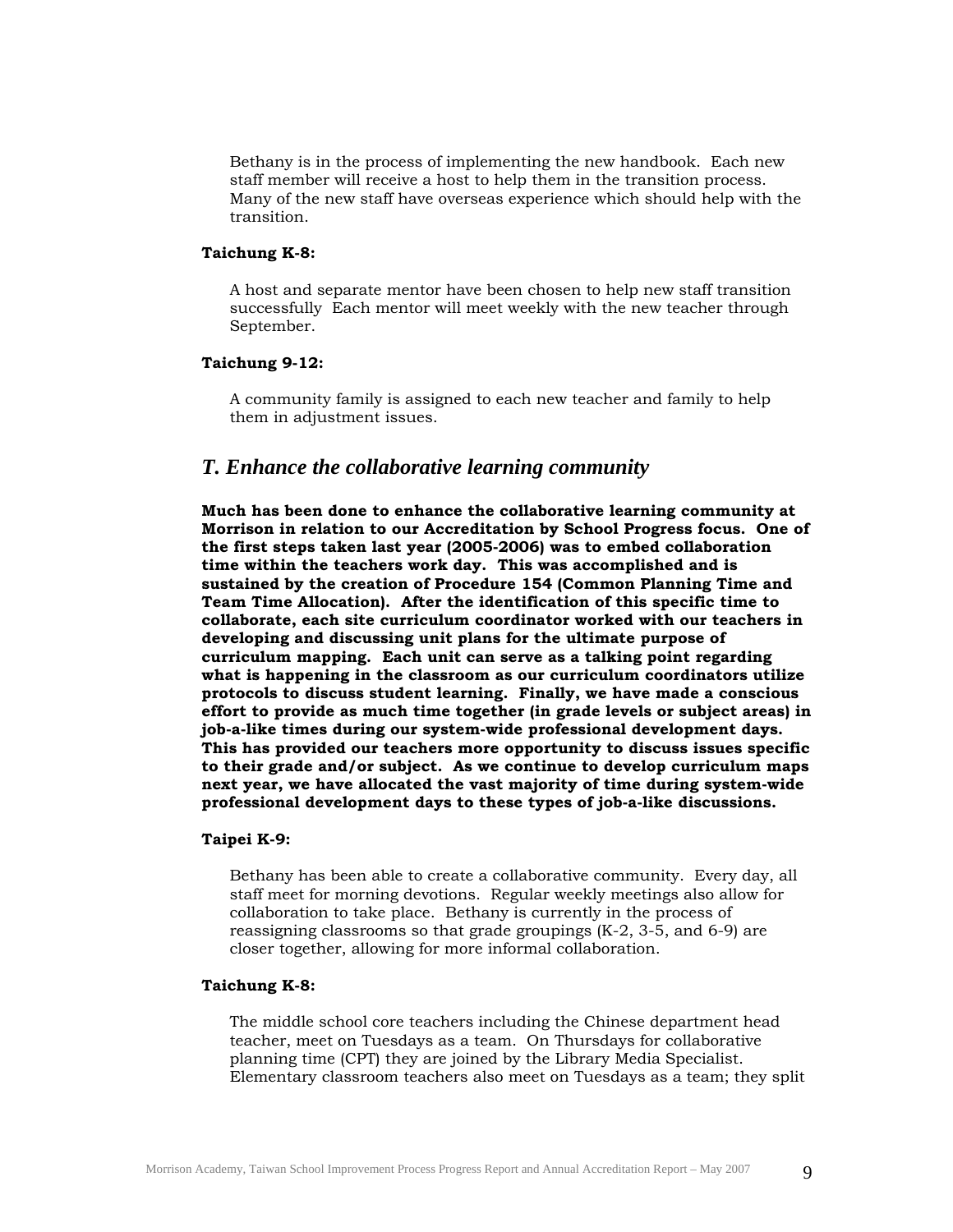<span id="page-10-0"></span>into K-2 and 3-5 for CPT, with the librarian alternating between groups. The Chinese, Music and LEP departments also meet separately for CPT.

## **Taichung 9-12:**

The departments are meeting for ninety minutes a month to collaborate on lessons and instructional issues. Our curriculum coordinator has been doing a good job of tracking the departments and holding them to this meeting time requirement. During CPT, teachers meet in mixed groups to discuss (Wows and Wonderings) unit plans.

#### **Kaohsiung K-9:**

We have been successful in providing and utilizing weekly common planning time to collaborate among elementary, secondary, and specialist teachers. During the second semester, the secondary team demonstrated how a collaborative community functions by researching and piloting block scheduling as a means to: (1) create more time for interactive instruction using varied teaching strategies with less lesson fragmentation, (2) increase the amount of time for individualized student-teacher work, (3) allow flexibility for diverse of instructional activities, (4) eliminate unnecessary unstructured passing times between classes, and (5) provide more time for exploratory courses every two days. However, we have not been successful in providing weekly CPT time for our Chinese Language teachers in their first language, which would be most useful and comfortable. Therefore, this will be an intentional focus for 2007/2008.

## *U. Upgrade the Student / Community Profile*

**Presently at Morrison, it is difficult to compile disaggregated student learning data due to a lack of specific demographic information. Therefore, we are engaged in the process of examining our student information management system (SIMS) and technology already in place to store current and anticipated updated demographic data from parent, student, and alumni surveys, as well as application forms. We have also done research in reviewing what other international schools with similar vision and mission goals collect. Our goal is to free parents and students from having to answer multiple requests for the same information. Also, to ensure sensitivity to our international community, the Parent Advisory Committee (PAC) at each site will be approached for their input and feedback regarding the data and their perception of the manner in which it is requested, including terminology.** 

**We have a wealth of data available to us from past year's Vision for Our Learners (VFOL) assessments (nearly 30 distinct assessment results), but how to use and disseminate that information has been the object of research, synthesis, and discussion this year. SAC has been presented with suggestions of data to request from returning students on the reenrollment forms; our SIP facilitator is working with MCA school counselors, Assistant Superintendent for Educational Services, and Superintendent McGill for collecting graduate and student data; and we**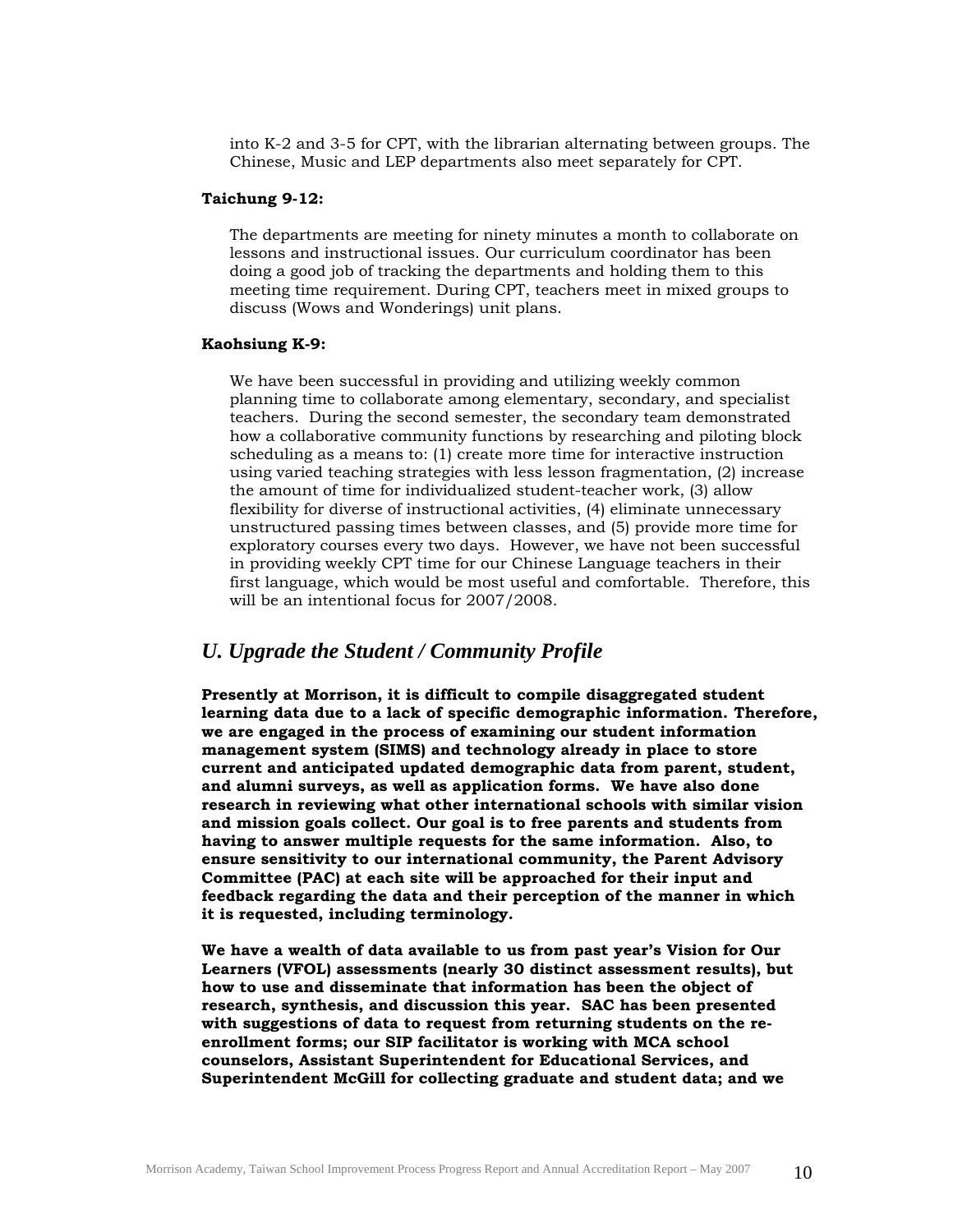<span id="page-11-0"></span>**are finalizing data to be included in MCA's upcoming WASC and ASCI accreditation report's Student and Community Profile.** 

## *V. Evaluate school ethos and VFOL progress*

**This was the first year we had our 6th -12th graders complete the Developmental Assets Profile (DAP) survey (November 2006) which measured the following assets: support, empowerment, boundaries and expectations, constructive use of time, commitment to learning, positive values, social competencies and positive identity. Ninety-seven percent of secondary students participated and the results were very informative, and for the most part, encouraging. Almost-immediate results and quick dissemination of the information by way of charts and findings to SAC and the Board (Jan 18, 07) were beneficial to analyze our school ethos and inform decision making for our SIP. Next steps include how to include our staff in interpreting the data and analyzing the data. Currently we have not disseminated the information to students or parents, as this is still under discussion.** 

**We plan to update end of the year staff/parent/and student surveys which will include questions related to evaluation of MCA school ethos. While each campus has its own traditions and atmosphere, there is no escaping the fact that we share a family atmosphere.** 

**Resources have been developed and made available for all campuses to use for posters or slide-shows for lobby screens to keep our VFOLs in our community's vision. System-wide, our VFOLs are addressed at teacher-led curriculum task force reviews, where subject specific VFOL benchmarks are created and integrated into our written curriculum. Our current ASP action-research project involving curriculum mapping is a perfect venue to incorporate VFOLs by placing them on the unit maps, ensuring they are applied at the classroom level where student learning is focused.** 

## **Taipei K-9:**

Parents and students continue to be drawn to Bethany because of its family atmosphere. Discipline problems continue to be rare. Eighth grade students have become buddies with our Kindergarten. Several activities are planned throughout the year to encourage interaction. The VFOLs are clearly visible on Bethany's campus. Students, parents and teachers are aware of the vision for our school. Meetings often start with a review of the mission and VFOLs of our school.

#### **Taichung K-8:**

DAP survey results were reviewed at middle school team meeting.

## **Taichung 9-12:**

 The students have been great representatives of our school, not only academically, but in areas which show a desire to help their fellow humans. Practical examples of our students being ethical and moral citizens.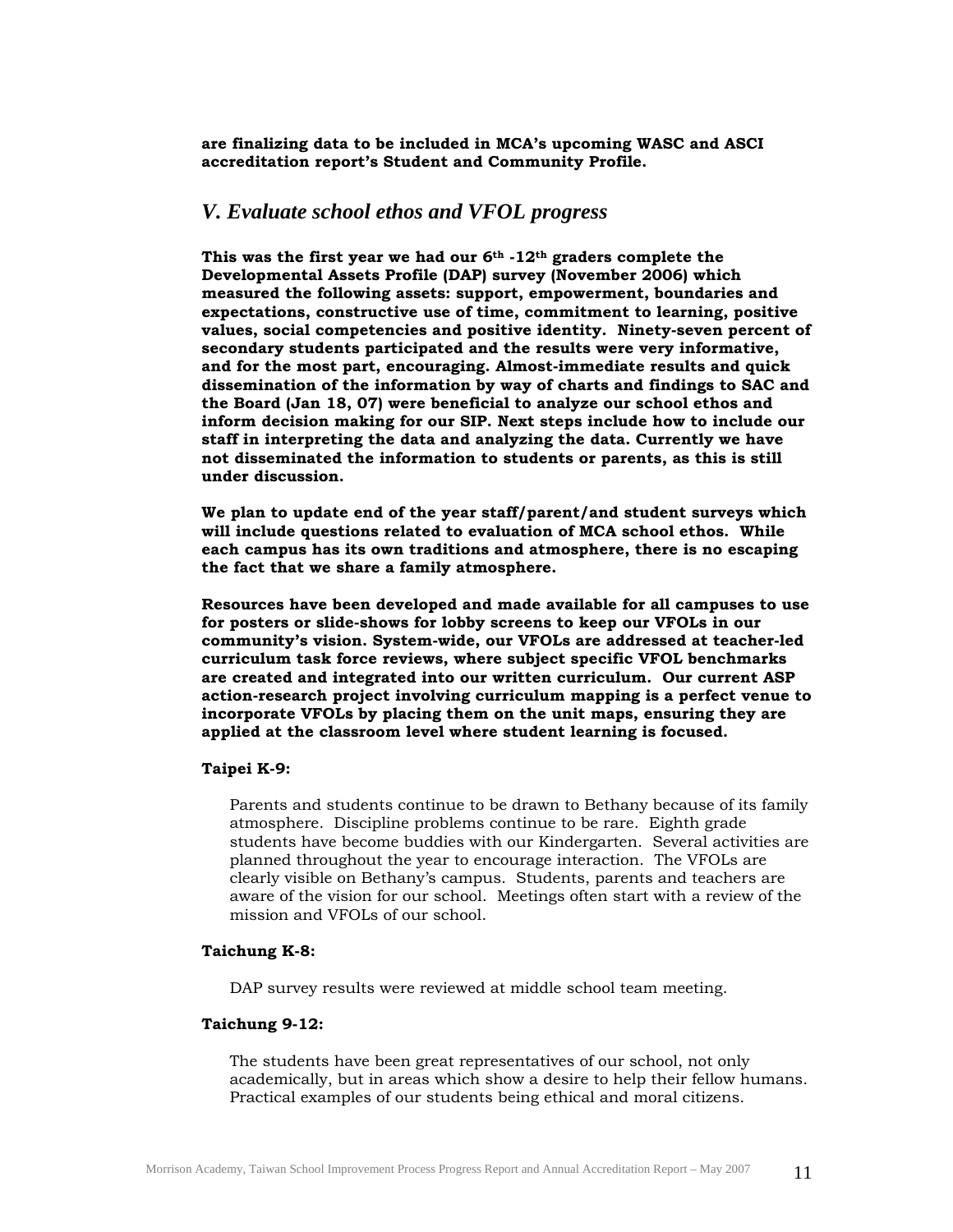<span id="page-12-0"></span>Practical examples of our students being ethical and moral citizens include our missions' trip to the Philippines and our Christmas project (along with the EMS) which raised 470,000NT for the Huei Ming School for the blind and handicapped and the New Faith Children's Home. Following the theme of "Fusion" throughout the year, the students have been hearing the message of integrating all the areas of their lives—including the visions for our learners—into a whole person.

## **Kaohsiung K-9:**

 On November 15, 2006, MAK's Middle School students completed the DAP Survey. The results were compiled and analyzed by our System Administration and the results were distributed to Site Principals. Preliminary data indicates that there are no statistical differences among our campuses as identified by the Developmental Assets Profile items.

## *W. Improve teacher retention*

**Expatriate contract renewals have improved from 70% in recent years to 84% in 2006 and 87% in 2007. Staff surveys indicate that the re-signing bonus, increased budget for Asian-based graduate programs and a strong sense of community have contributed to staff longevity.** 

## **Taipei K-9:**

Bethany is experiencing a high turnover rate this year. Even though exit interviews have not been conducted yet, it does not appear that turnover is due to dissatisfaction with the school. All new positions have been filled.

## **Taichung K-8:**

Taichung EMS had only two staff members out of twenty-eight leave this year which points toward the fact that the newly implemented retention schemes are working.

## **Taichung 9-12:**

All full-time high school teachers are staying on for next year. I believe the retention program is working.

#### **Kaohsiung K-9:**

Based on exit surveys of MAK staff members, three factors were identified as significant in encouraging our staff members to continue with Morrison Academy. They were:

- The quality of Morrison's on-campus faculty housing—12units;
- The support from continuing staff of those new to Taiwan and Morrison;
- The new off-year travel benefit for those who reenlist to two years.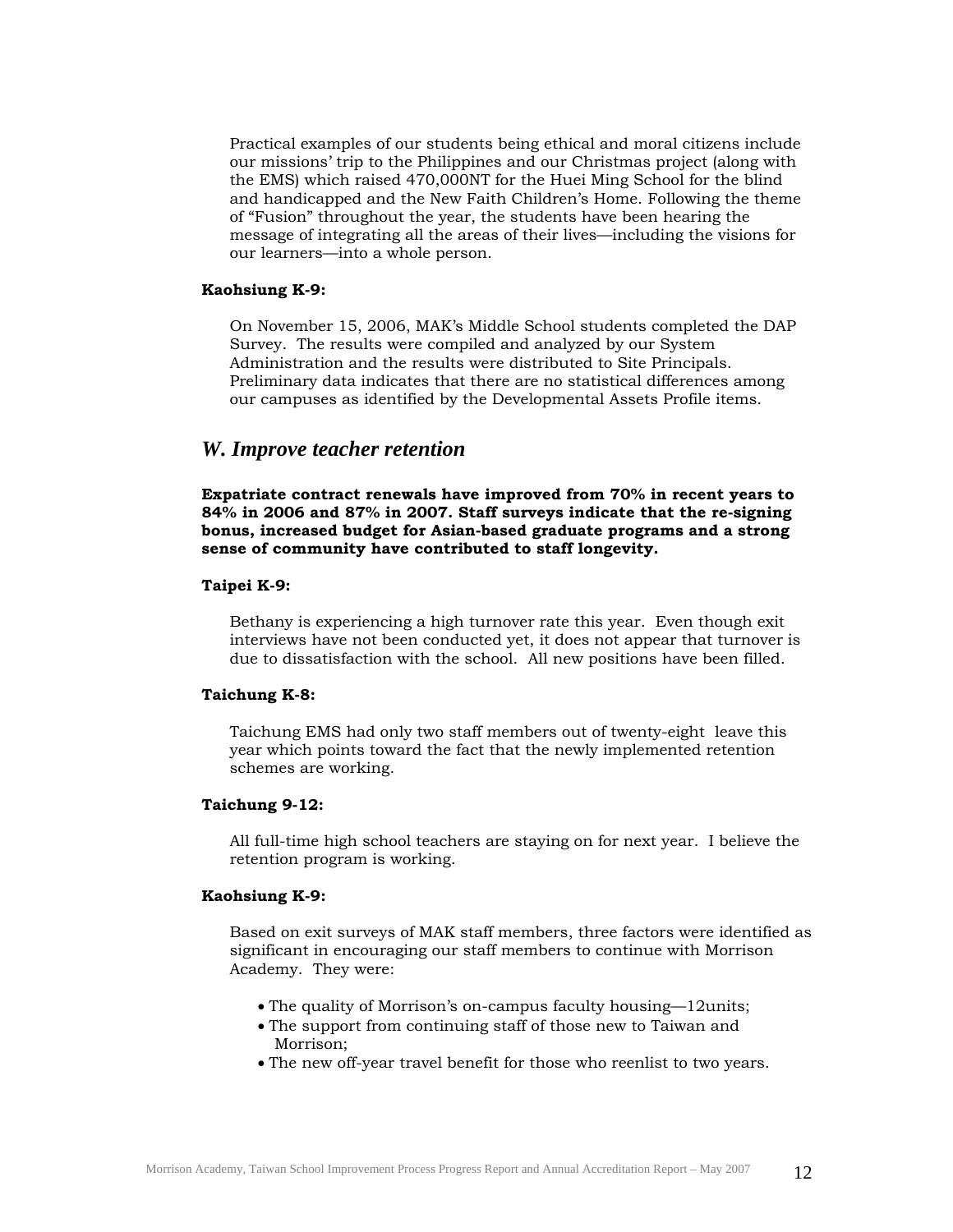## <span id="page-13-0"></span>*X. Enhance curriculum support for teachers*

**During this year, we have revised our job descriptions for Curriculum Coordinator, Educational Technology Coordinator, and Library Media Specialist to provide more curriculum support and integration for classroom teachers. We have also utilized the curriculum taskforces (currently Math, Social Studies and Science) in developing teacher support documents that help in connecting the benchmarks to content/skills, resources, and assessments. Each of these curriculum review taskforces has taken our Vision For Our Learners (ESLRs) and interpreted it in subject specific language. This will enable our teachers to identify appropriate VFOL benchmarks in units related to Math, Science or Social Studies. The development of additional "subject specific" VFOL benchmarks will continue as each taskforce reviews their curriculum in upcoming years.** 

## **Taipei K-9:**

Bethany's principal has made an effort to focus more on being an instructional leader. Frequent meetings with teachers have given them curricular support. Implementing the new job descriptions, which were introduced in 06-07, will provide additional support in the area of media and technology.

## **Taichung K-8:**

The curriculum coordinator and library media specialist attend CPT meetings. The plan is for the educational technology coordinator to attend CPT meetings in the 2007-08 school year. At least one middle school and elementary teacher has represented our campus at each taskforce.

## **Taichung 9-12:**

Our curriculum coordinator has been doing a great job of helping all of our teachers get the multiple tasks of unit and curriculum planning.

## **Kaohsiung K-9:**

This was our second year for site curriculum & professional development coordinators. The addition of Regan Muir has greatly improved instructional support and professional development at MAK. Furthermore, it has resulted in a greater degree of collaboration with the campus principal, the site leadership team, system's SIP coordinator, and the Assistant Superintendent of Curriculum & Instruction.

## *Y. Standardize the teacher evaluation process*

**The teacher evaluation process has been standardized and enhances in three separate ways this past year. First, we modified the current procedure on teacher evaluation (Procedure 170) to include the evaluation of both Education Technology Coordinators and Library Media Specialists. The creation of these two rubrics was based on their curriculum support**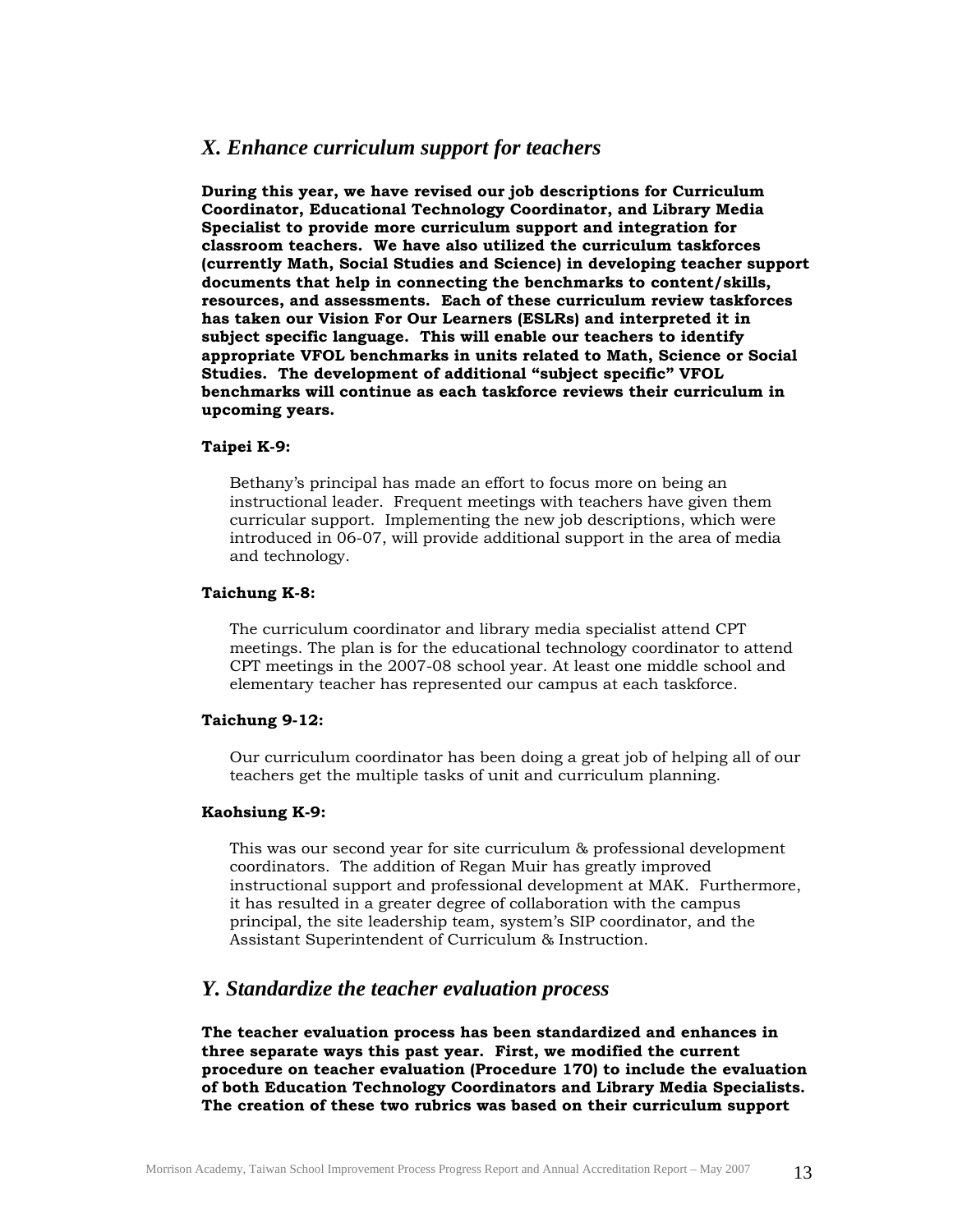**roles to classroom teachers as well as other specific items in their job description. Secondly, we had our most experienced principal (Kaohsiung) review the current teacher evaluation rubrics (Charlotte Danielson's Professional Practice rubrics) to create a more user-friendly and easier to implement format for reporting and discussing observations. Thirdly, we have set aside time for this principal to meet with the other three site principals to discuss and implement this modified teacher evaluation program.** 

## **Kaohsiung K-9 (pilot):**

We have spent two years in piloting a more user-friendly approach to instructional supervision using Charlotte Danielson's *Enhancing Professional Practice: A Teaching Framework.* Morrison has adapted each domain overview to integrate: Morrison's Vision for Learners (ESLRS), standards/benchmarks (components) essential questions, and assessment documentation. In addition we have added a fifth domain that is often overlooked and that Ms. Danielson doesn't address--that of personal growth. The revised materials and processes have been sent to our system administration for final review before system-wide implementation in 2007/2008.

#### **MORRISON CHRISTIAN ACADEMY**

TIM MCGILL – SUPERINTENDENT Morrison Academy - System Services Phone: 8864-2297-3927 x.104 Fax: 8864-2292-1174 email: mcgillt@mca.org.tw